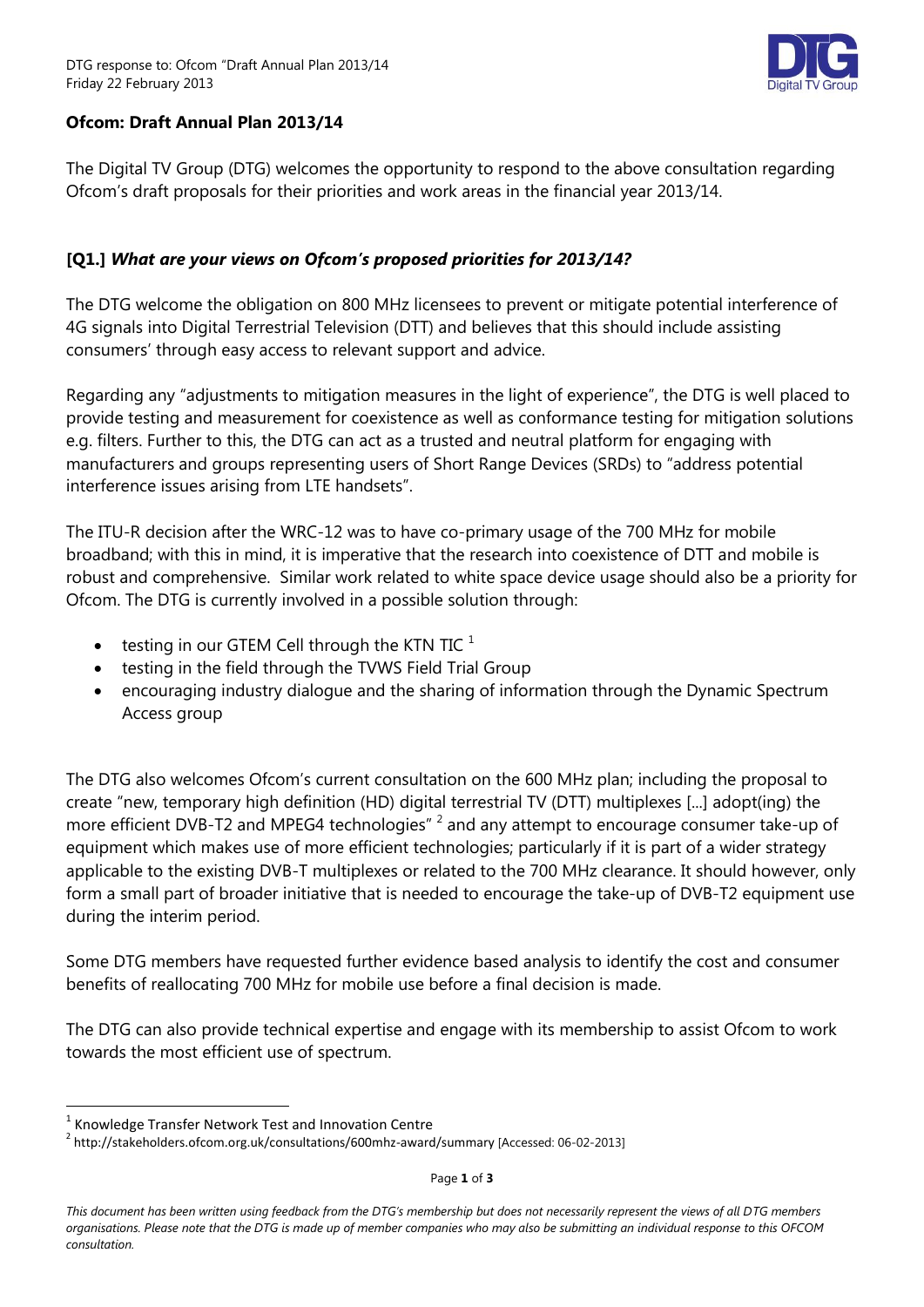

# **[Q2.]** *What are your views on Ofcom's proposed work areas for 2013/14?*

#### Secure optimal use of spectrum

The DTG is well placed to assist with the interim outcome of this Work Area though dialogue with its members who stand to be affected by future changes of use in 700 MHz band.

*This document has been written using feedback from the DTG's membership but does not necessarily represent the views of all DTG members organisations. Please note that the DTG is made up of member companies who may also be submitting an individual response to this OFCOM consultation.*